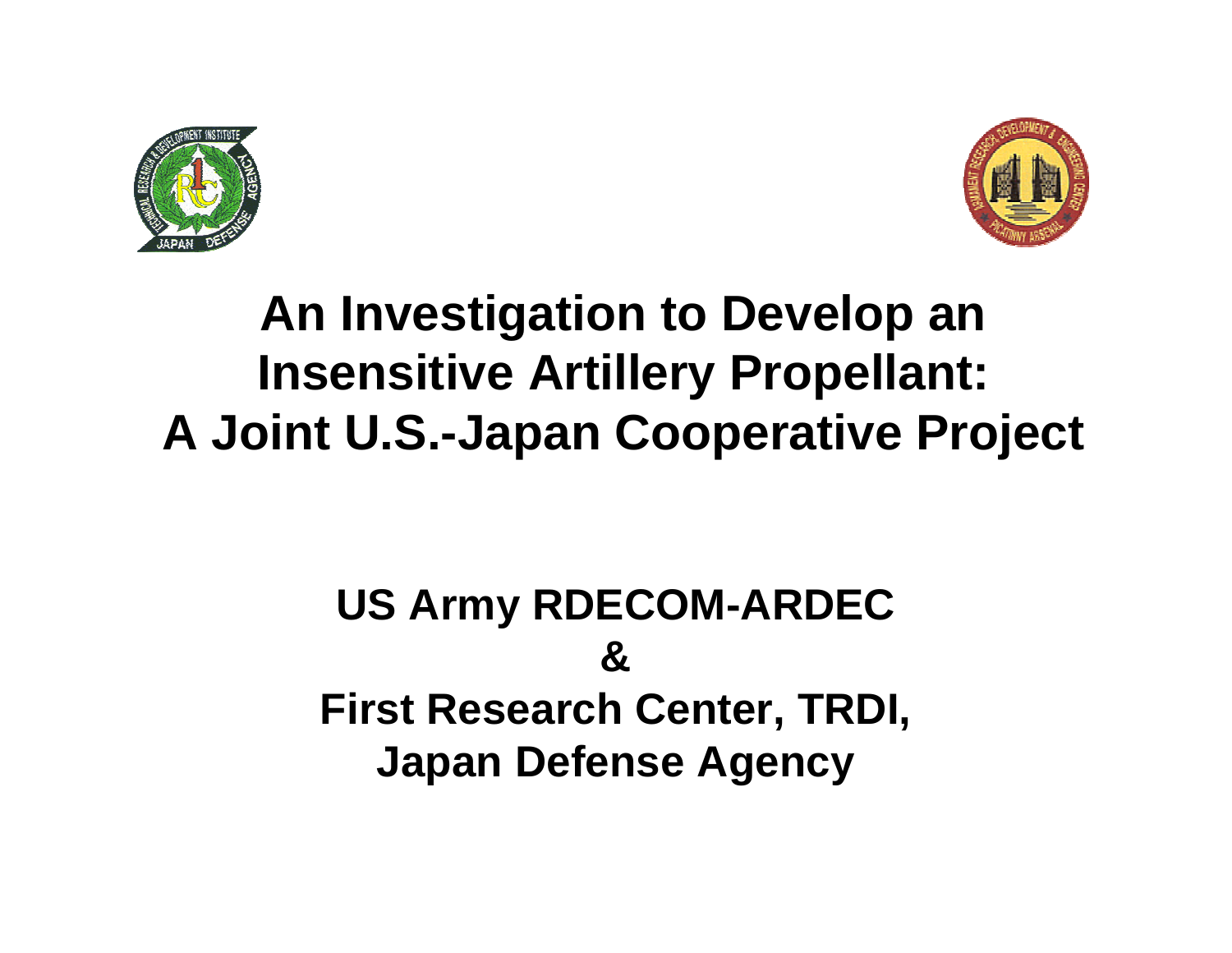## **CONTENTS**

- 1 Project Objectives
- 2 Scope of Work
- 3 Project Schedule
- 4 Background Information Exchanged
- 5 Design of Prototype Propellants
- 6 Performance Tests
- 7 Results
- 8 Conclusion
- 9 Future Plan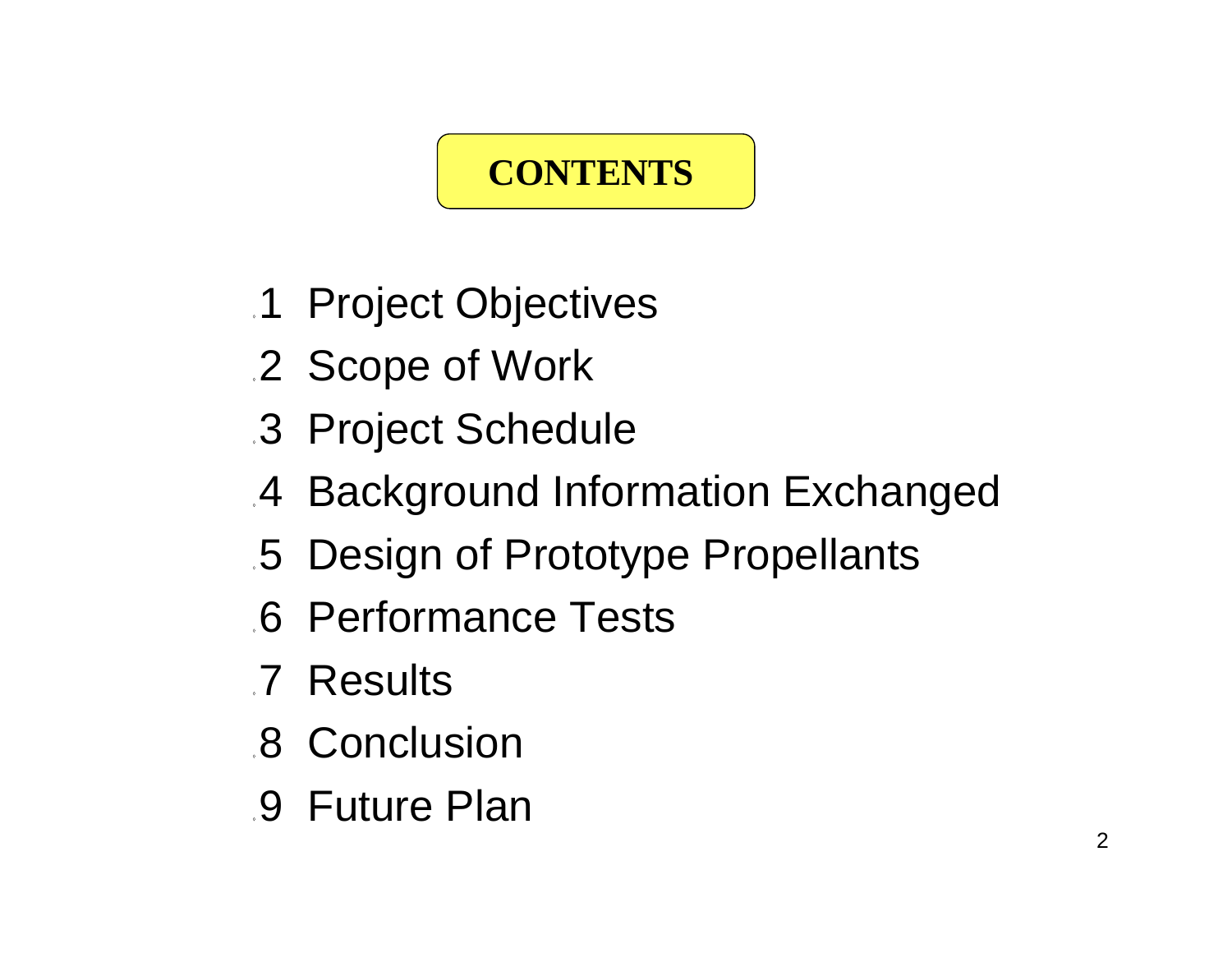#### **1 Project Objectives**

Research and exploratory development of high performance LOVA gun propellant to reduce the vulnerability, increase the energy, and maintain the reliability of propellant formulations which are applicable to future artillery charge systems

-ARDEC and First Research Center share thetechnologies and responsibility, pursue the common performance goals according to MOU and Management Plan.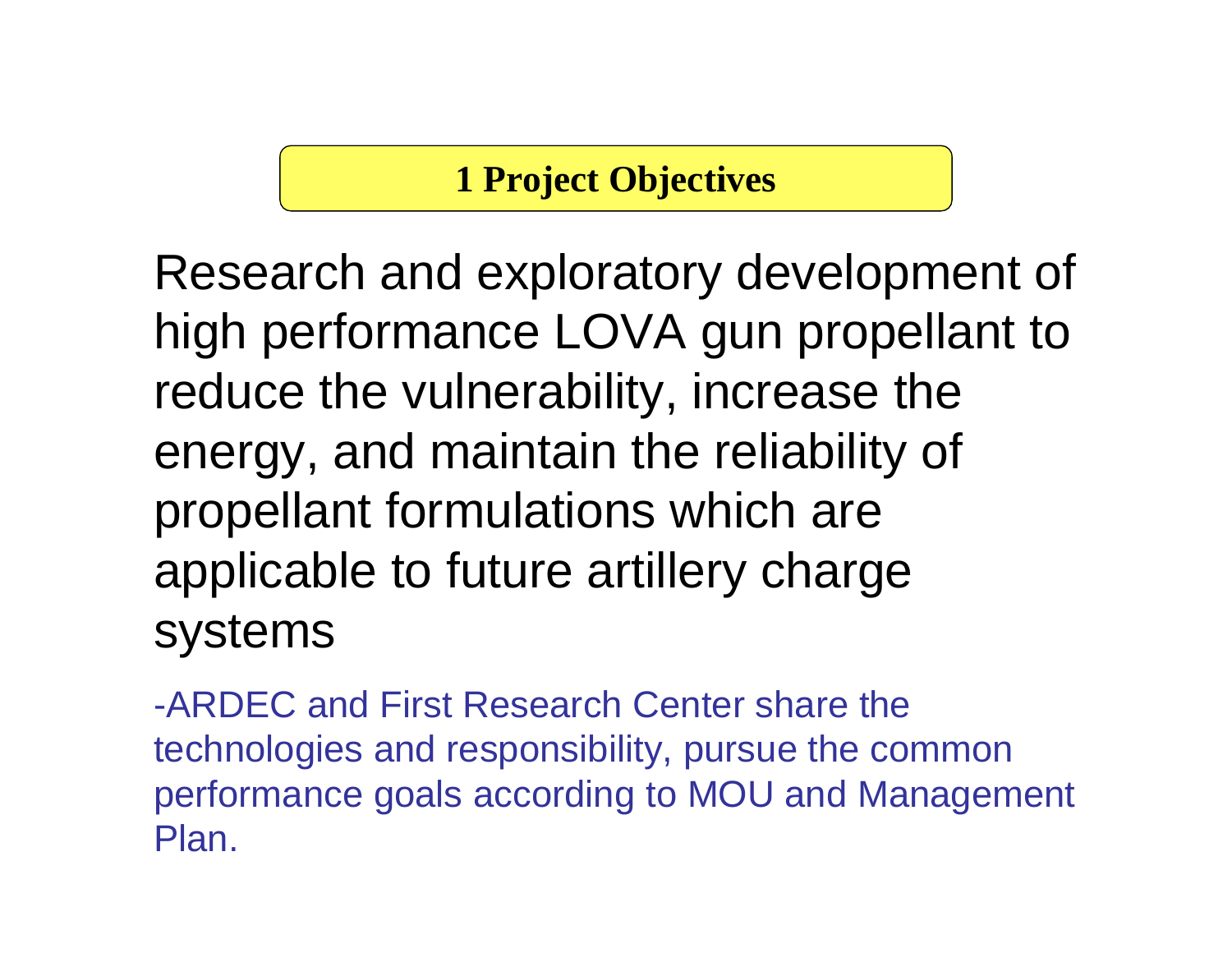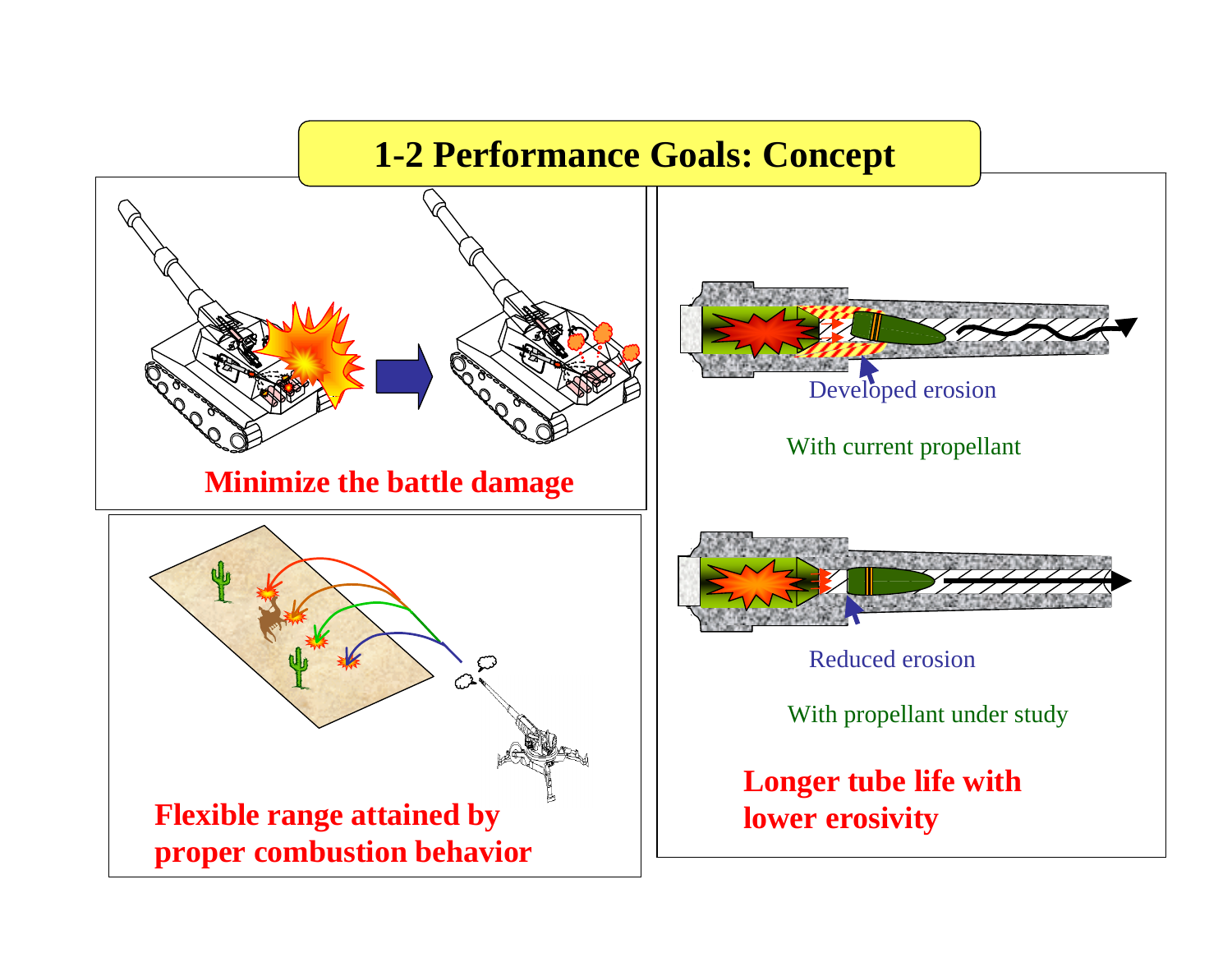#### **1-2 Performance Goals**

Compared with the reference gun propellant;

- Low Vulnerability one rank-order safer
- $\triangleright$ High Energy desired to be 5% higher
- $\blacktriangleright$  Low Erosivity 20% less gun wear
- Proper Combustion Behavior similar burning characteristics
- $\triangleright$  Proper Aging Characteristics better stability
- System Performance
	- Priority: Safety > Performance, etc.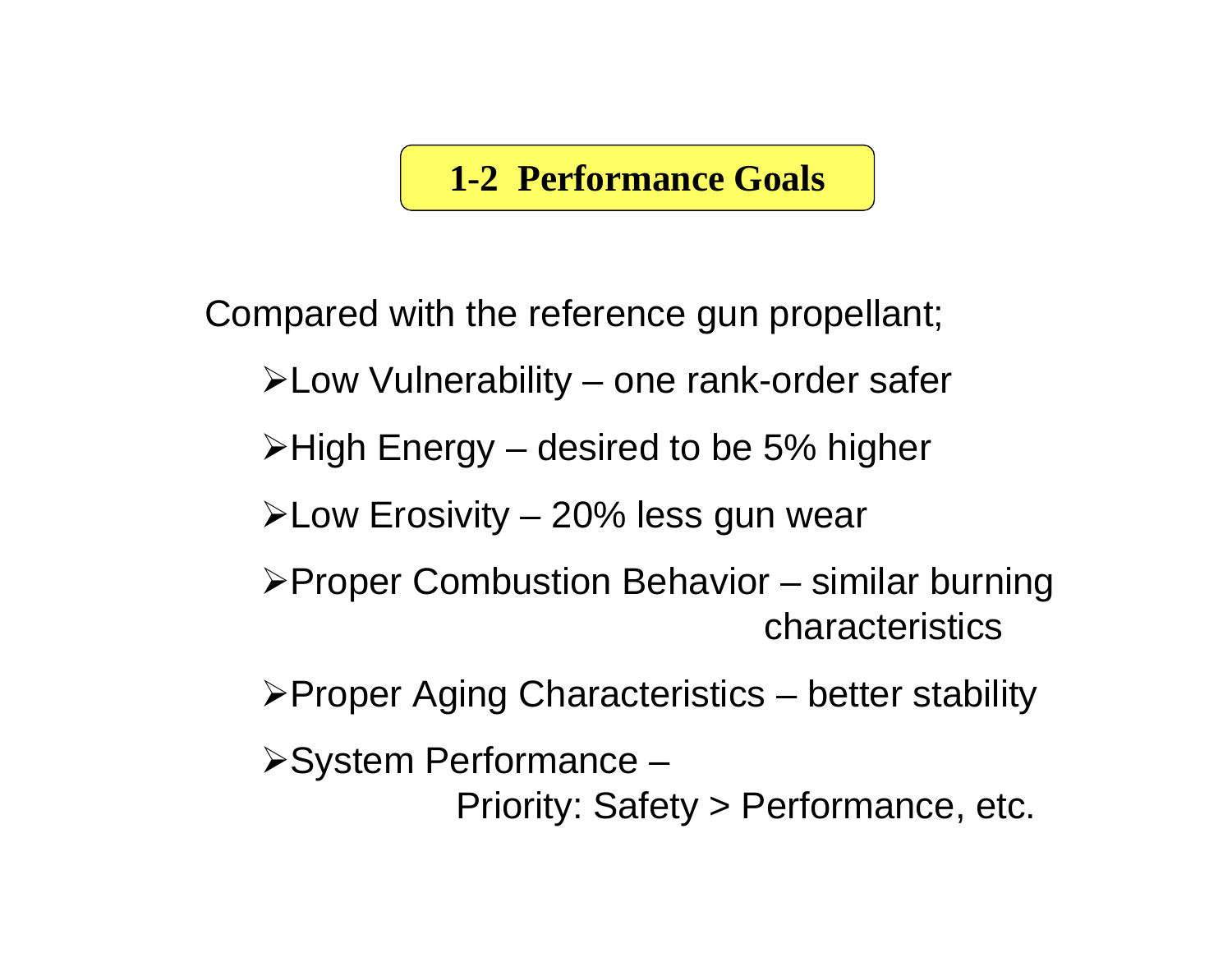#### **2 Scope of Work**

Task 1: Disclose specific background information

Task 2: Develop fundamental specifications of CANbased LOVA gun propellants through exchange of ingredients and fabrication of candidates

Task 3: Design and fabricate LOVA gun propellants

Task 4: Conduct performance tests

Final report

Note: CAN = Cellulose Acetate Nitrate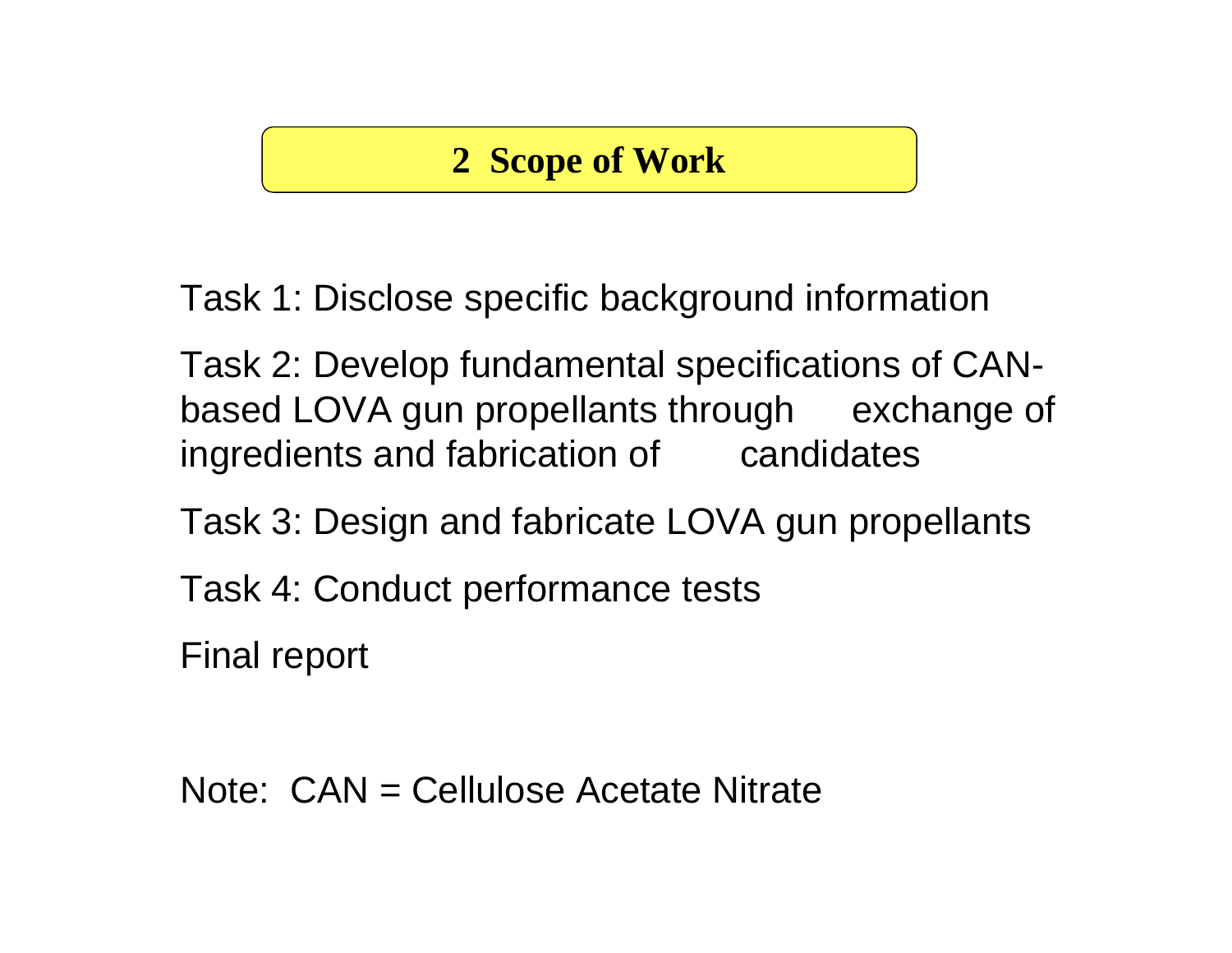#### **3 Project Schedule**

| <b>Calendar Year</b>            | 99' | $00^{\circ}$ | $^{\circ}$ O1 | 02' | 03' |
|---------------------------------|-----|--------------|---------------|-----|-----|
| Task 1 Exchange of BGI          |     |              |               |     |     |
| Task 2 Development of Specs     |     |              |               |     |     |
| Task 3 Design & Fabrication     |     |              |               |     |     |
| <b>Task 4 Performance Tests</b> |     |              |               |     |     |
| <b>Final Report</b>             |     |              |               |     |     |



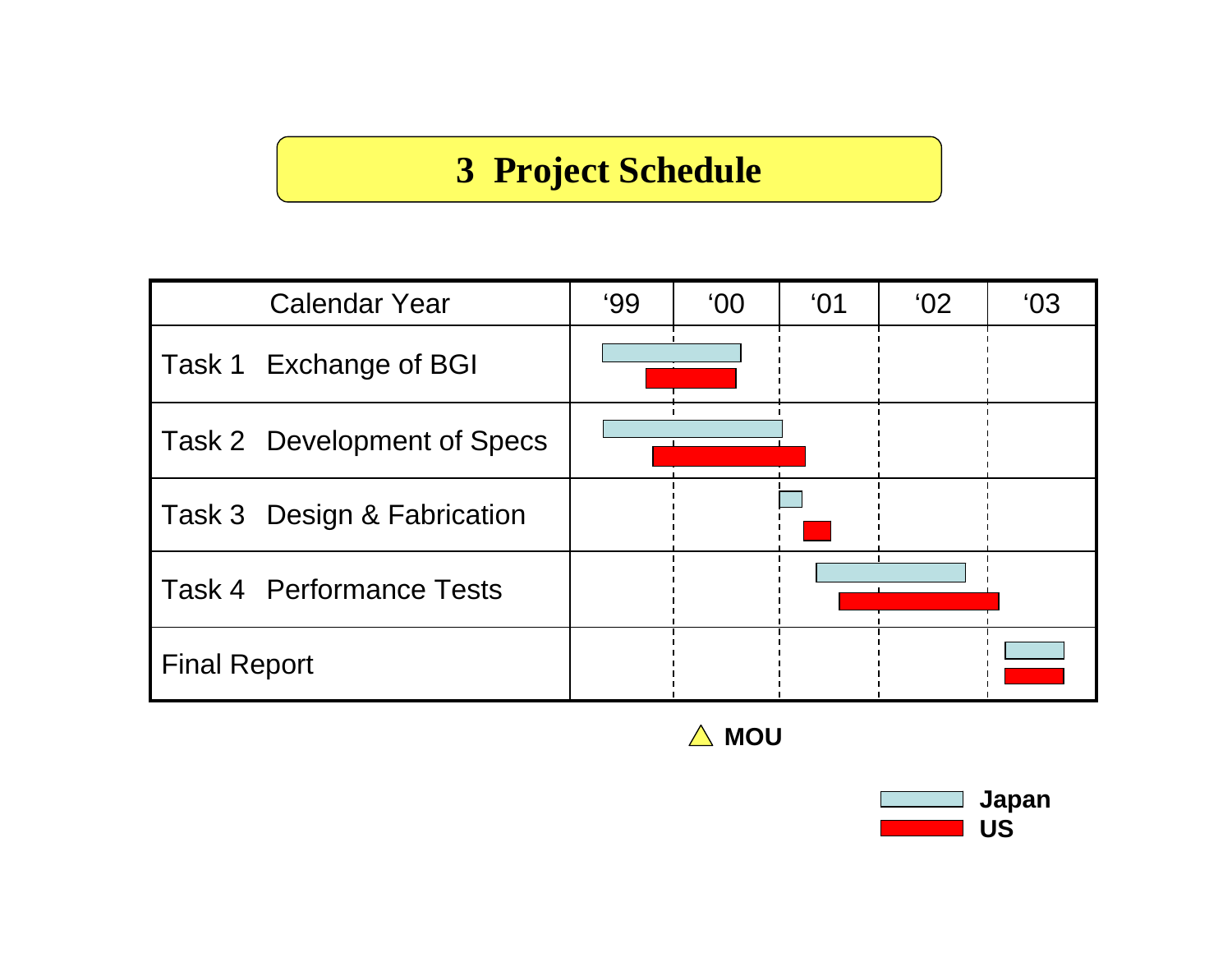#### **4 Background Information Exchanged**

◆RDX properties – physical, chemical, toxicological

◆ CAN properties – physical, chemical, toxicological

-Plasticizers properties

◆Gun propellant design method

◆M30A1 properties – physical, chemical, transport

-Performance test procedures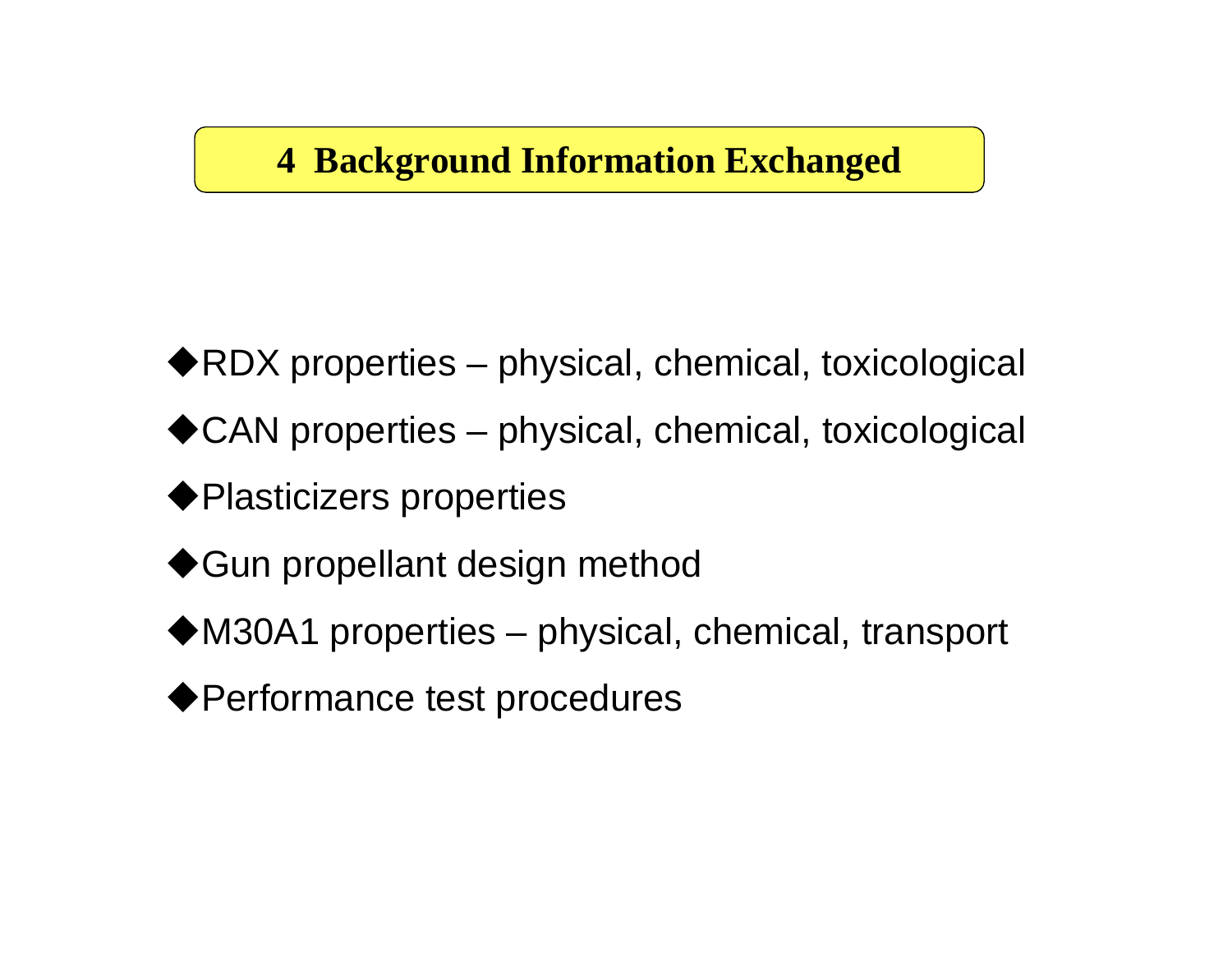#### **5-1 Design of Prototype Propellants**

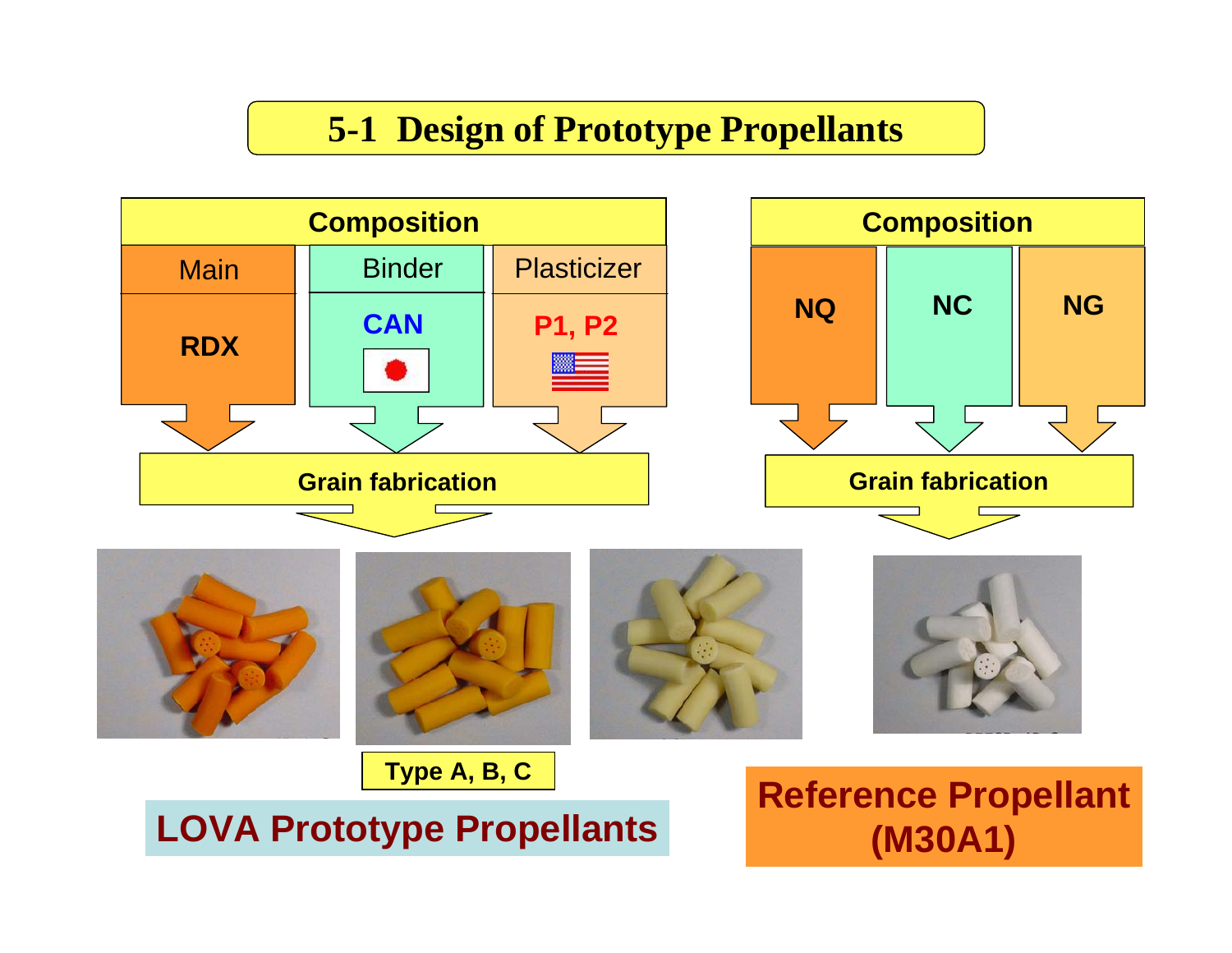## **5-2 Design Approach to Prototype Propellants**

#### **ESTABLISH BASICCONCEPT**



- Update impetus calculation and Erosion Behavior
- Calculate correlations between LOVAcompositions and:

Bullet Impact Response, Card Gap, etc



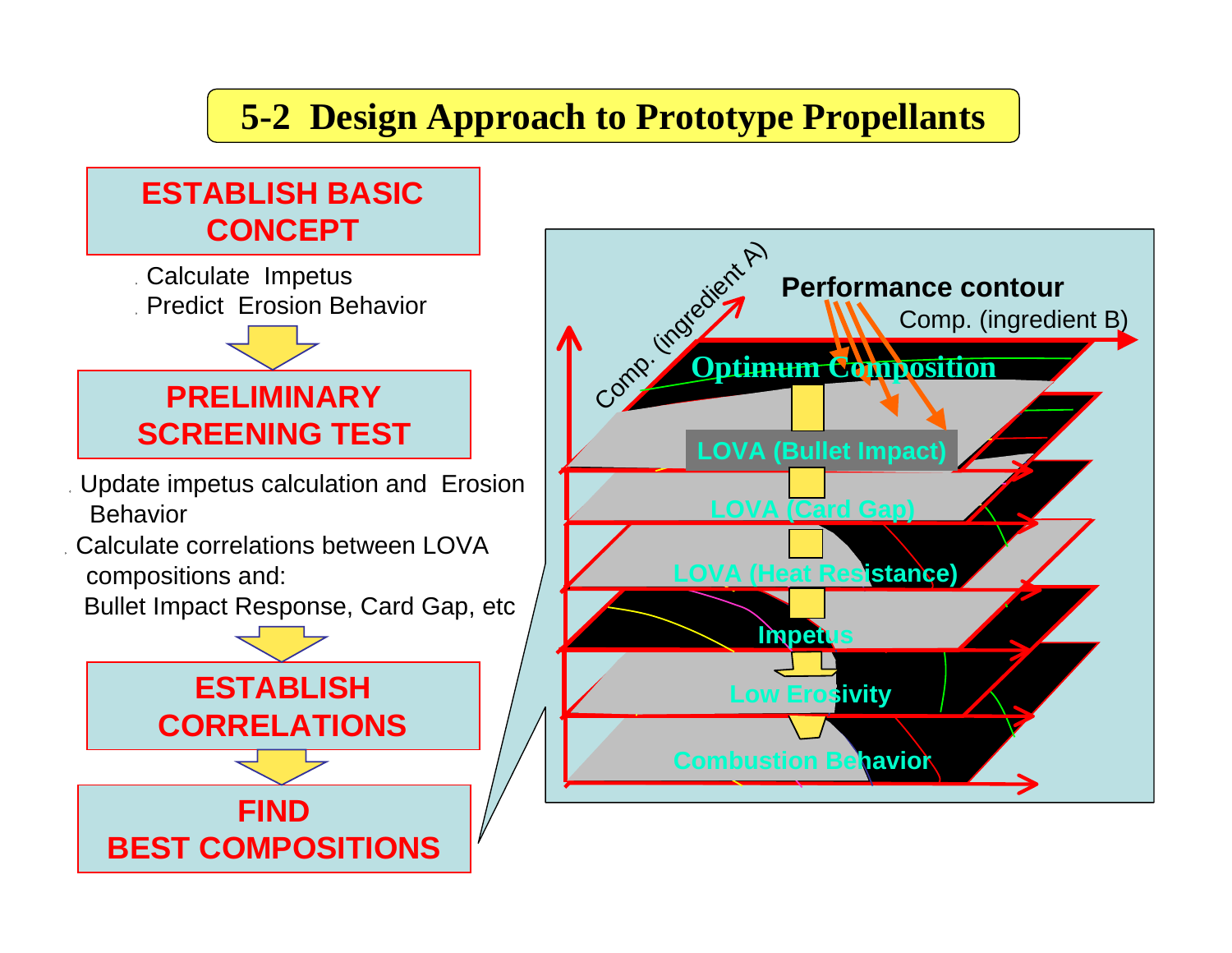## **6-1 Outline of Performance Tests**

| Category                                                                                                                                     | <b>Itemized Tests</b>                                                                                                                    | <b>Places</b>                                          |  |  |
|----------------------------------------------------------------------------------------------------------------------------------------------|------------------------------------------------------------------------------------------------------------------------------------------|--------------------------------------------------------|--|--|
| <b>LOVA</b>                                                                                                                                  | <b>Fast Cook-off</b><br><b>Shaped Charge Jet Impact</b><br><b>Fragment Impact</b><br><b>Bullet Impact</b>                                | <b>ARDEC</b><br>$\mathbf{g}$                           |  |  |
| <b>Impetus</b><br><b>Energy</b><br><b>Muzzle Velocity</b><br><b>Pressure Exponent</b><br><b>Combustion</b><br><b>Temperature Sensitivity</b> |                                                                                                                                          | <b>Shimokita Test</b><br>Center, Japan                 |  |  |
|                                                                                                                                              |                                                                                                                                          |                                                        |  |  |
| <b>Erosivity</b>                                                                                                                             | <b>Erosion Bomb</b>                                                                                                                      | <b>ARDEC</b>                                           |  |  |
| Aging                                                                                                                                        | <b>NO<sub>x</sub></b> Evolution Rate<br><b>Microcalorimatric</b><br><b>Chemiluminescence</b><br><b>Remaining Virgin Stabilizer (SIP)</b> | $\mathbf{g}$<br><b>Tsuchiura Test</b><br>Center, Japan |  |  |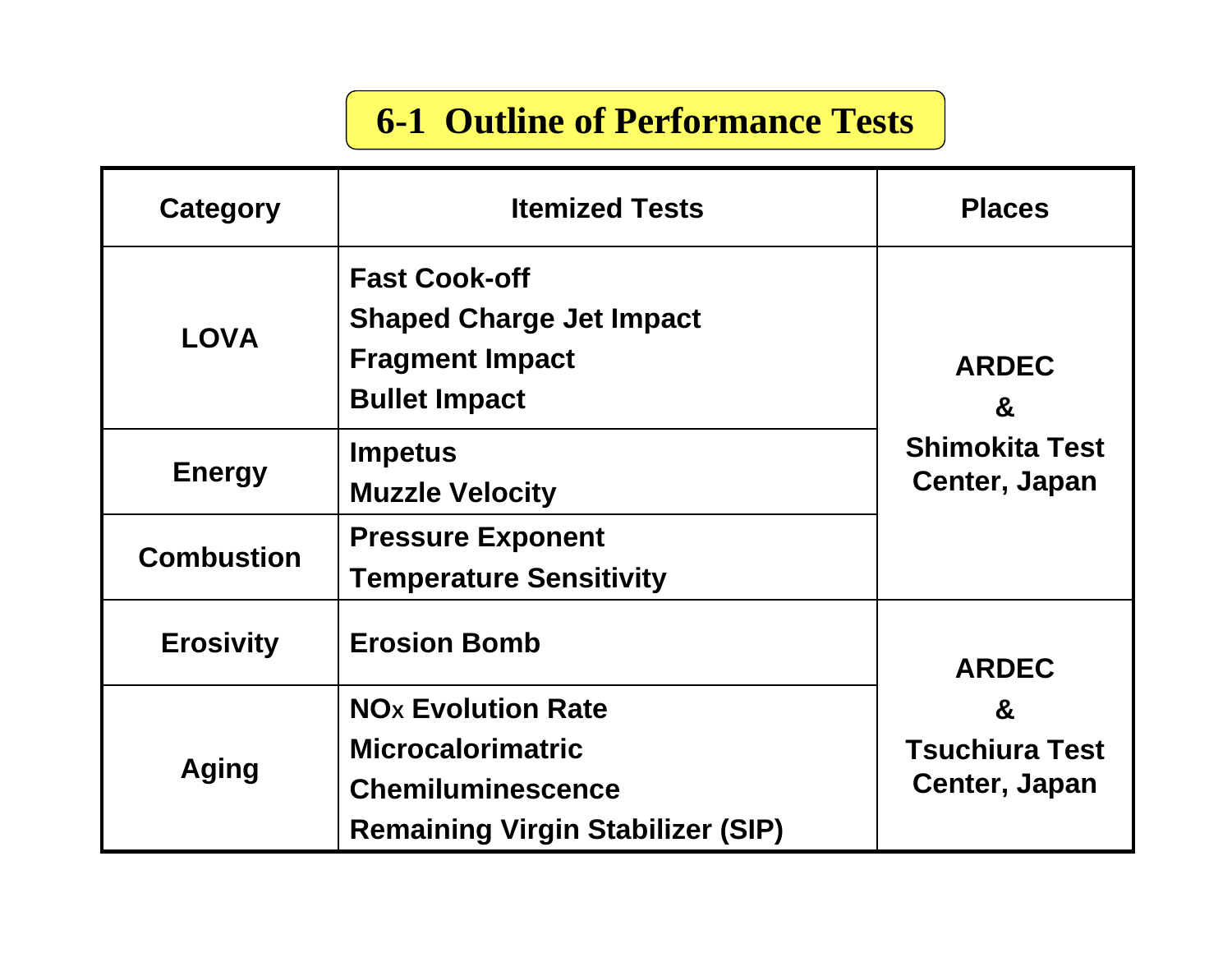#### **6-2 Fragment/Bullet Impact Tests**

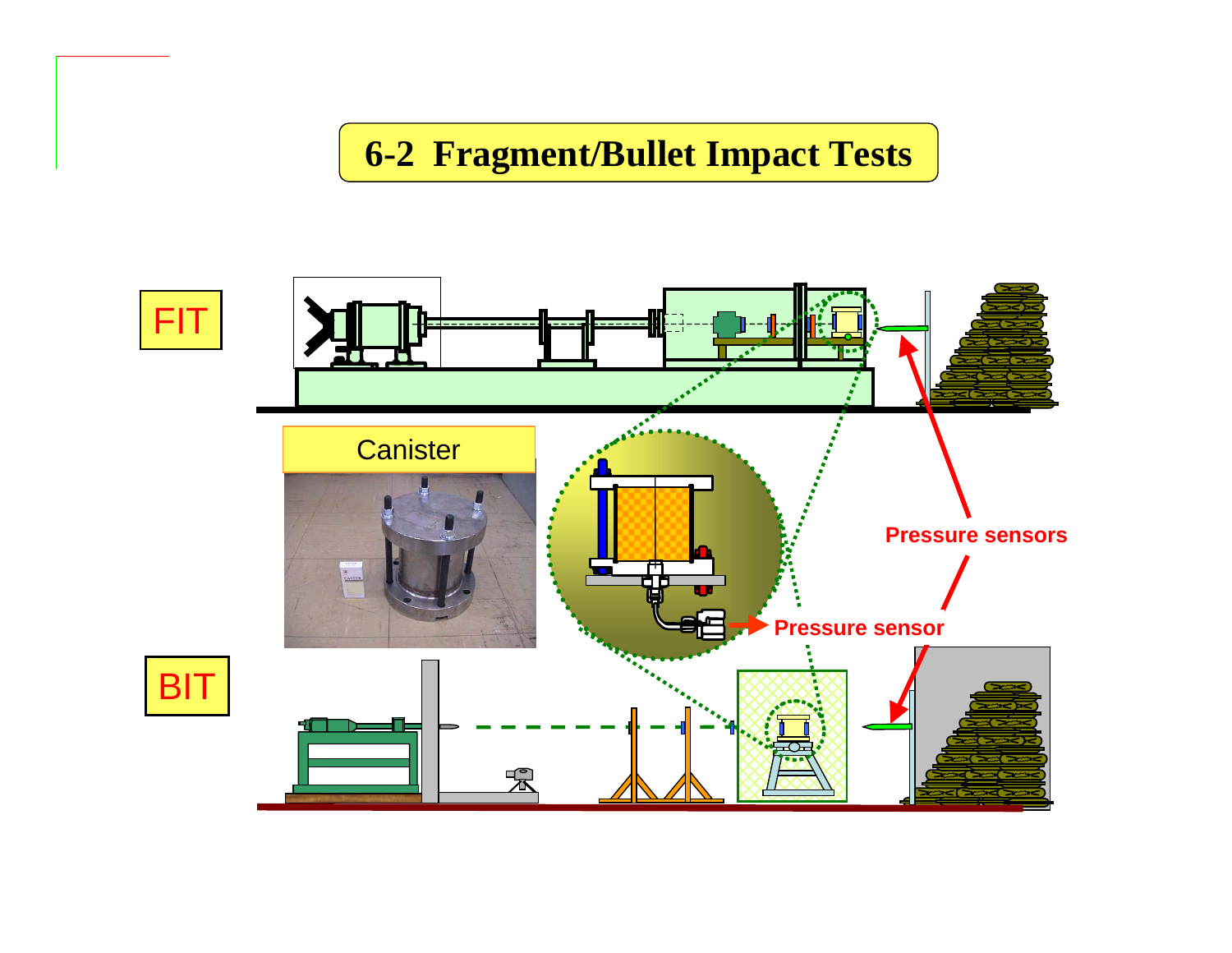#### **6-2 Bullet Impact Test Results**







**Reference (M30A1)** Explosion ~ Deflagration

#### **LOVA (US-C)** > Burning

**LOVA (JP-C)** > Burning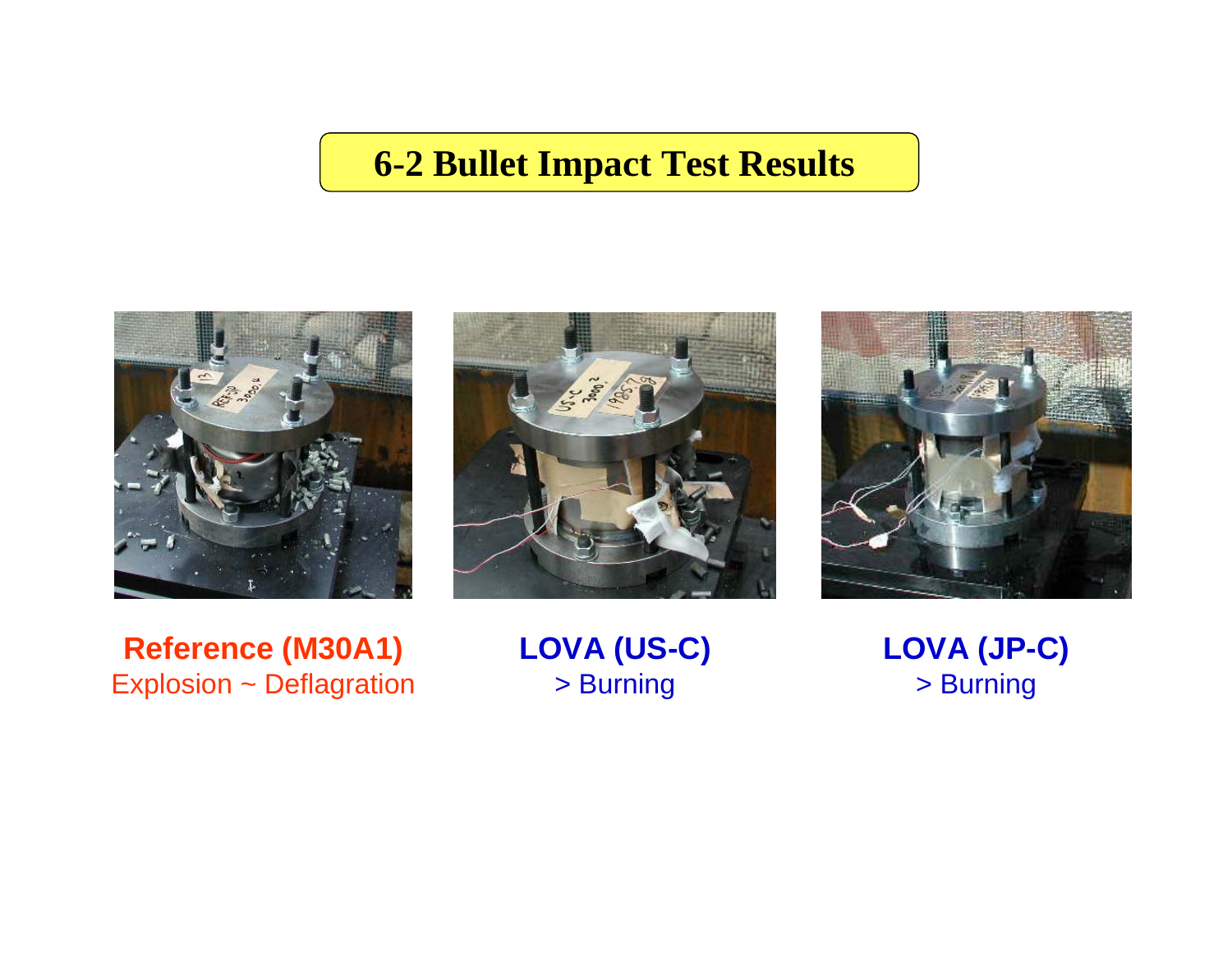#### **6-3 Fast Cook Off/Shaped Charge Jet Sensitivity Tests**

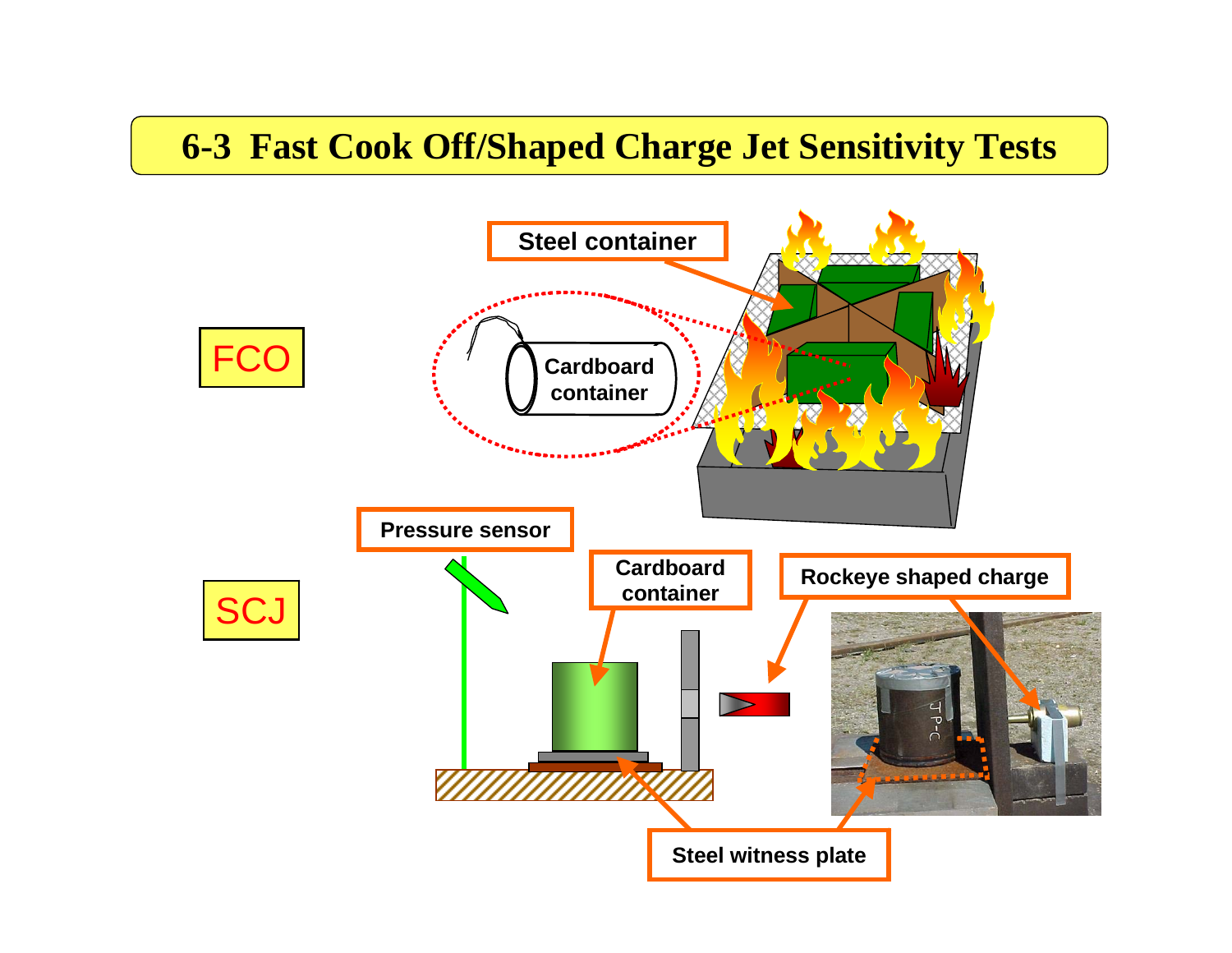#### **6-3 Fast Cook Off Test Results Comparison of Time to Start the Reaction**



**Time to Start the Reaction of REF is taken as unity.**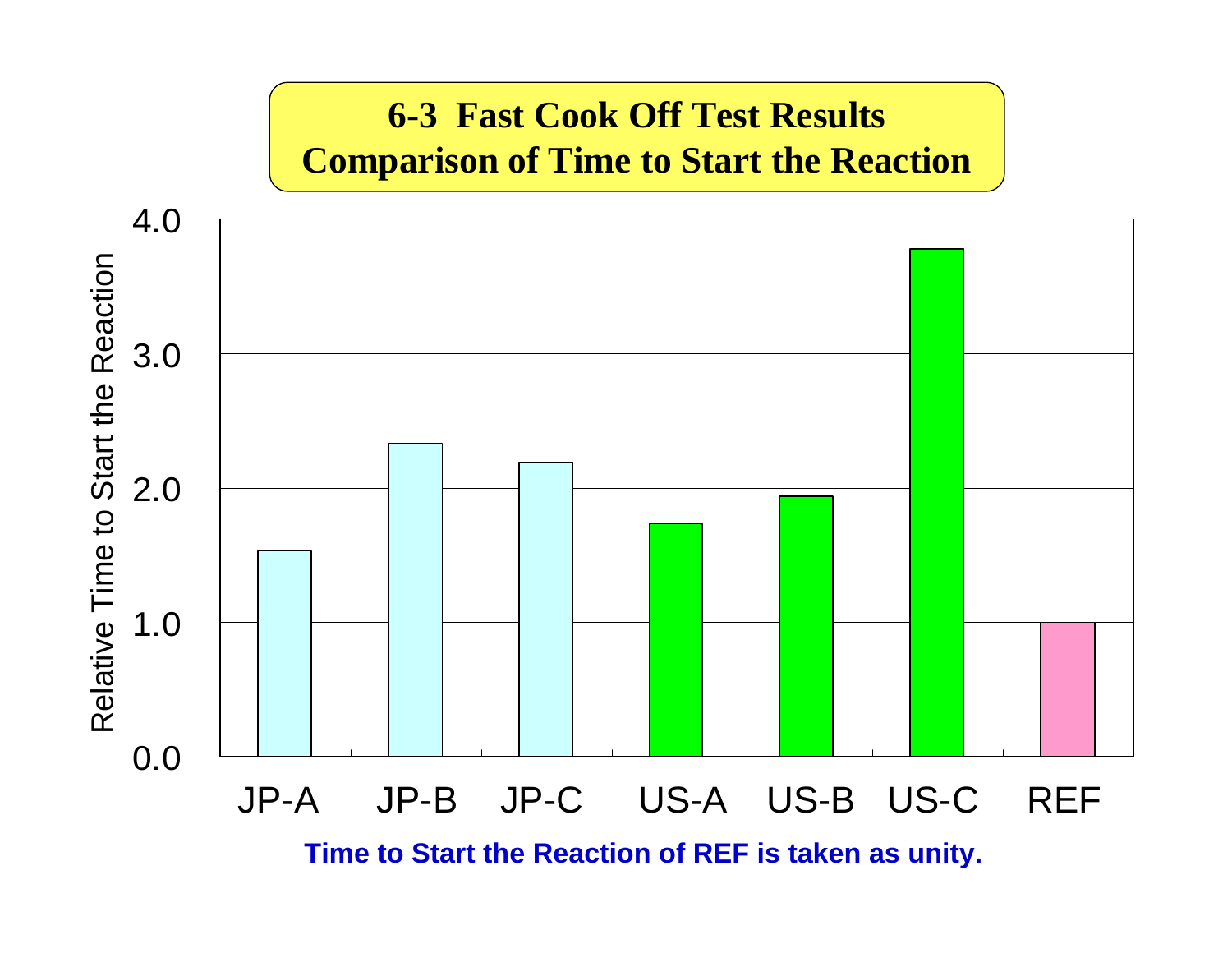

**Peak Overpressure of REF is taken as unity.**

Relative Peak Overpressure Relative Peak Overpressure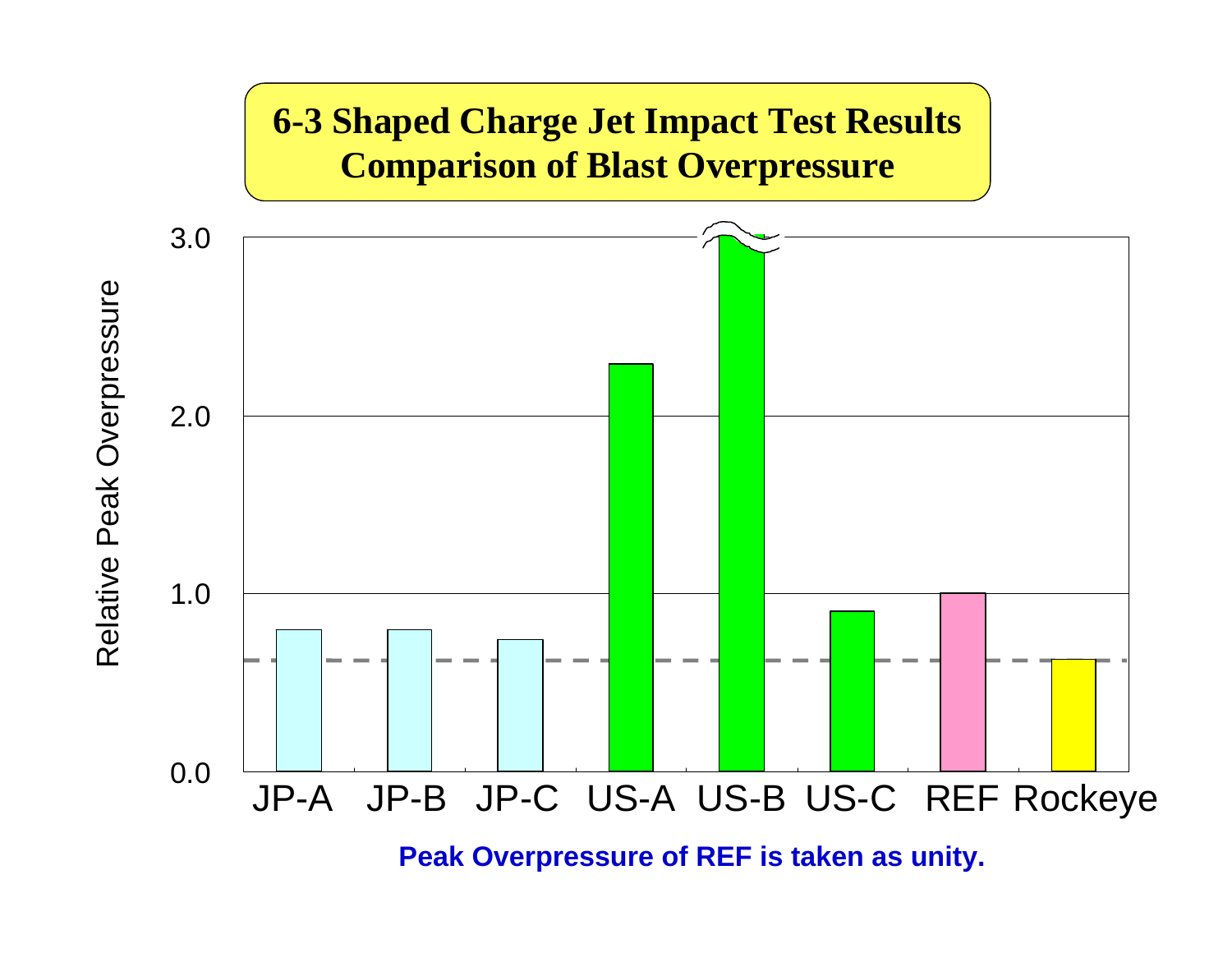#### **6-4 Ballistic Test Results**



**US- 30 mm Ballistic Test Data**

**Japan- 40 mm Ballistic Test Data**

**Muzzle Velocity of REF (21 oC) is taken as unity.**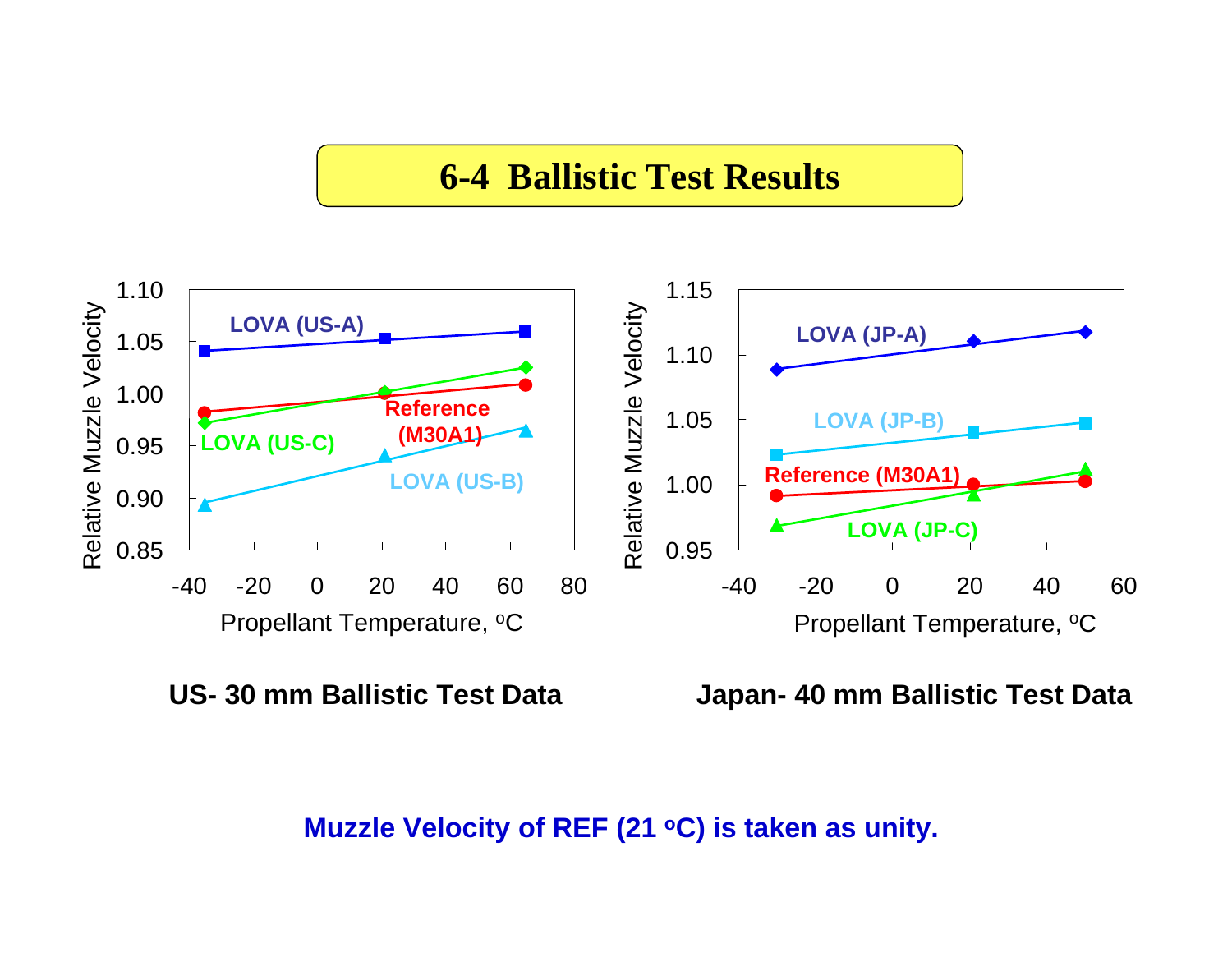#### **6-5 Erosion Bomb Tests**



TRDI Erosion Bomb

ARDEC Erosion Bomb

**Degree of gas erosion is evaluated by weighing the test piece before and after the firing.**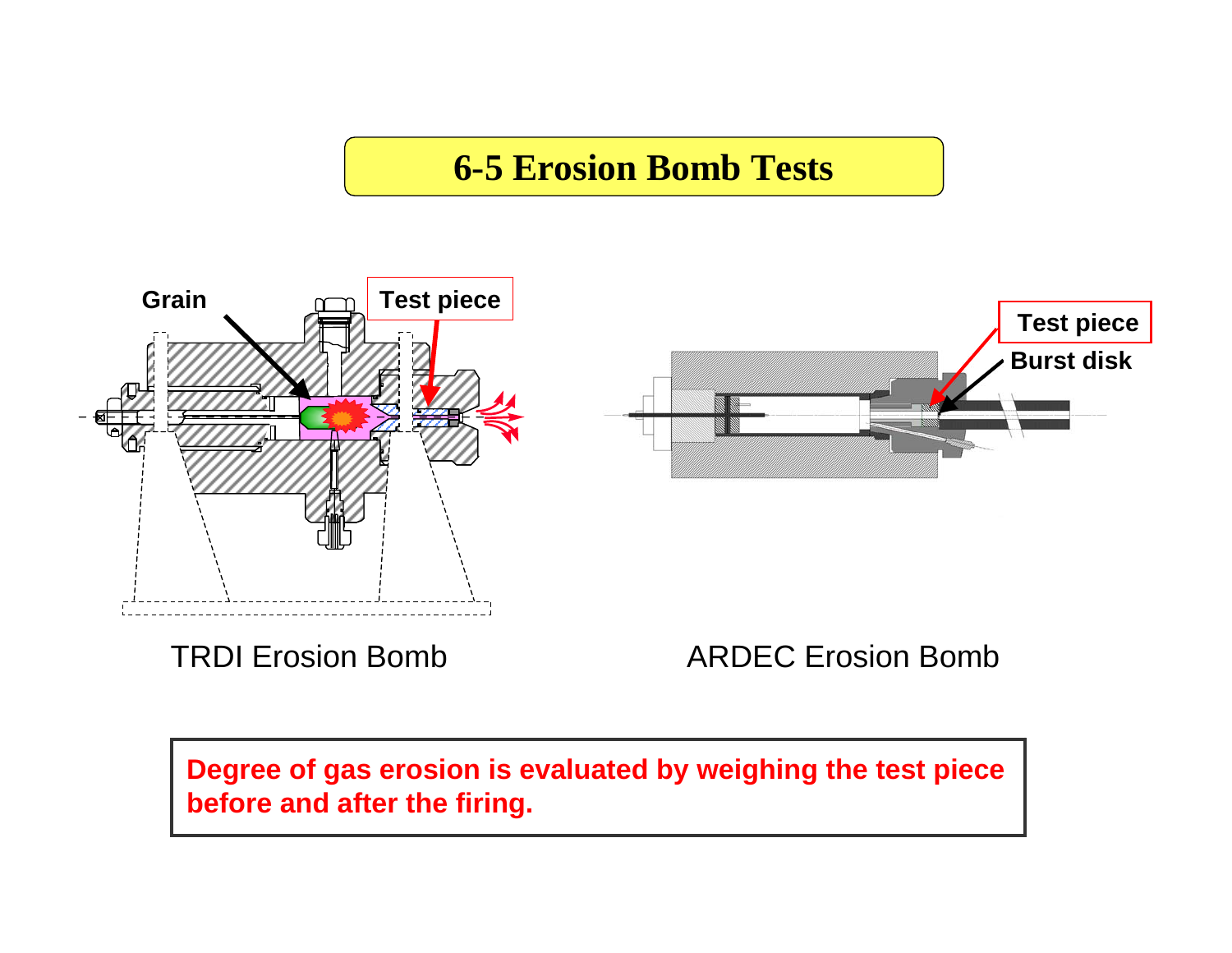## **6-6 Aging Characteristics Tests**

| Temp.               | $65 \text{ °C}$ | $55 \text{ °C}$ | 45 $\circ$ C | Room   |
|---------------------|-----------------|-----------------|--------------|--------|
| Duration in<br>days | 15,60           | 60, 120         | 60, 120      | 1 year |

| Method                                  | <b>Results</b> |  |  |
|-----------------------------------------|----------------|--|--|
| NO <sub>x</sub> evolution rate analysis | pass           |  |  |
| Microcalorimetric analysis              | pass           |  |  |
| Direct chemiluminescence analysis       | pass           |  |  |
| Remaining virgin Stabilizer analysis    | pass           |  |  |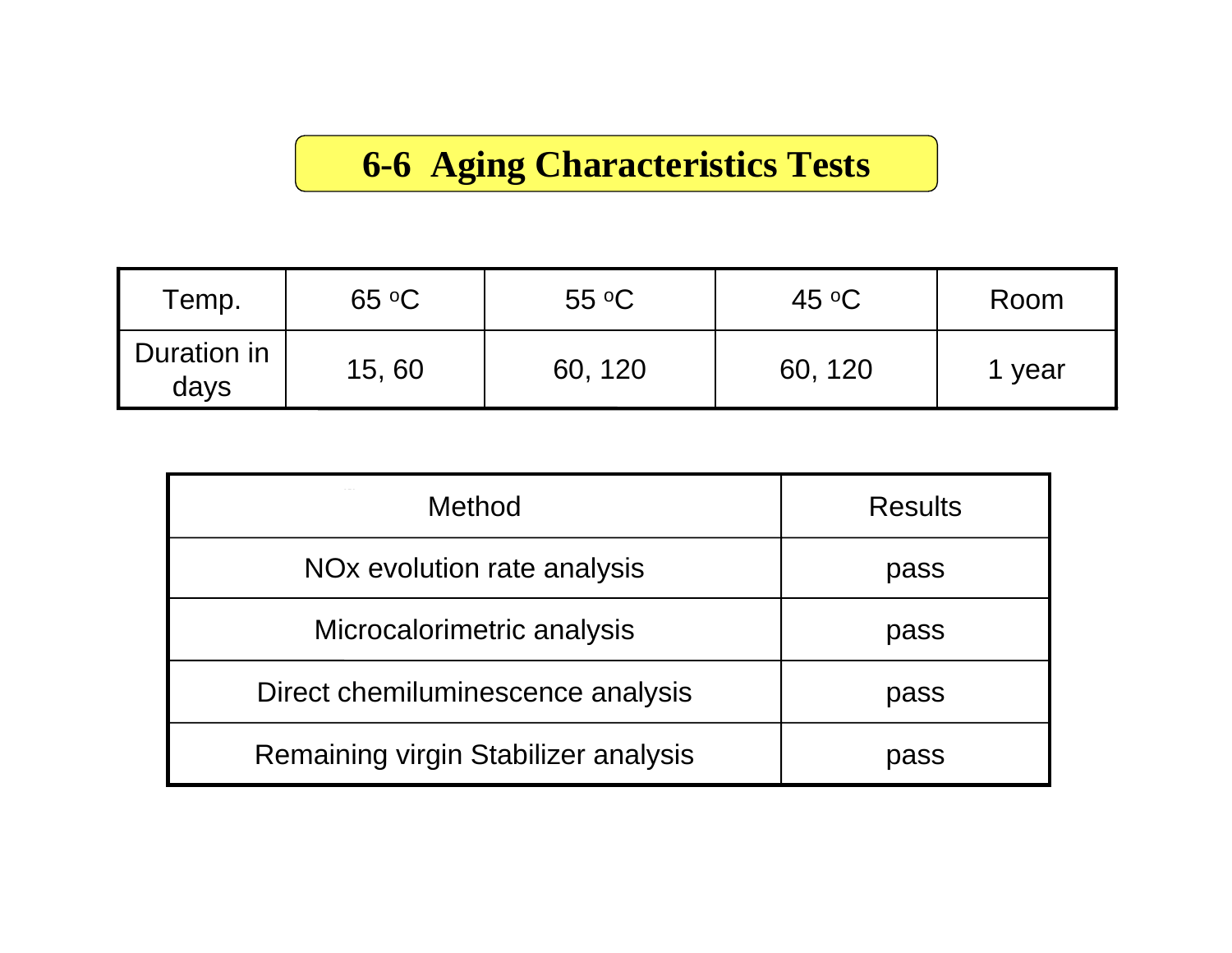#### **7 Overall Result Chart**

| Item             | Criteria                   |                      | JP-A           | $JP-B$         | JP-C           | US-A           | US-B           | US-C           |
|------------------|----------------------------|----------------------|----------------|----------------|----------------|----------------|----------------|----------------|
| <b>LOVA</b>      | rank safer<br>1            | <b>FCO</b>           | $+$            | $\ddot{}$      | $+$            | $\overline{0}$ | $\ddot{}$      | $\ddot{}$      |
|                  |                            | <b>SCJ</b>           | $\overline{0}$ | $\overline{0}$ | $\overline{0}$ |                |                | $\overline{0}$ |
|                  |                            | <b>FIT</b>           | $\ddot{}$      | $++$           | $++$           | $\ddot{}$      | $\overline{0}$ | $++$           |
|                  |                            | <b>BIT</b>           | $++$           | $++$           | $++$           | $\div$         | $\overline{0}$ | $++$           |
| Energy           | $0 - 5%$ up                | Impetus              | 3%             | 3%             | $-0\%$         | $~10\%$        | $-0\%$         | $~10\%$        |
|                  |                            | Velocity             | $\ddot{}$      | $\pm$          | $\overline{0}$ | $\ddot{}$      |                | $\overline{0}$ |
| Combustion       | Similar<br>characteristics | Pressure<br>exponent |                | $\blacksquare$ |                |                | $\blacksquare$ |                |
|                  |                            | Temp.<br>sensitivity | $\overline{0}$ | $\overline{0}$ |                | $\overline{0}$ | $\overline{0}$ |                |
| <b>Erosivity</b> | <b>20% less</b>            |                      | $-0\%$         | $-0\%$         | $+43%$         | $-80%$         | $-74%$         | $+26%$         |
| Aging            | better                     |                      | $\ddot{}$      | $\ddot{}$      | $\ddot{}$      | $\ddot{}$      | $\ddot{}$      | $\ddot{}$      |
| <b>System</b>    | <b>Priority: Safety</b>    |                      | a              | aa             | $\mathsf b$    | $\mathbf C$    | $\mathbf C$    | $\mathsf b$    |

Note: + = better, 0=equal to, - = inferior than M30A1, a=promising, b=fair, c=needs improvement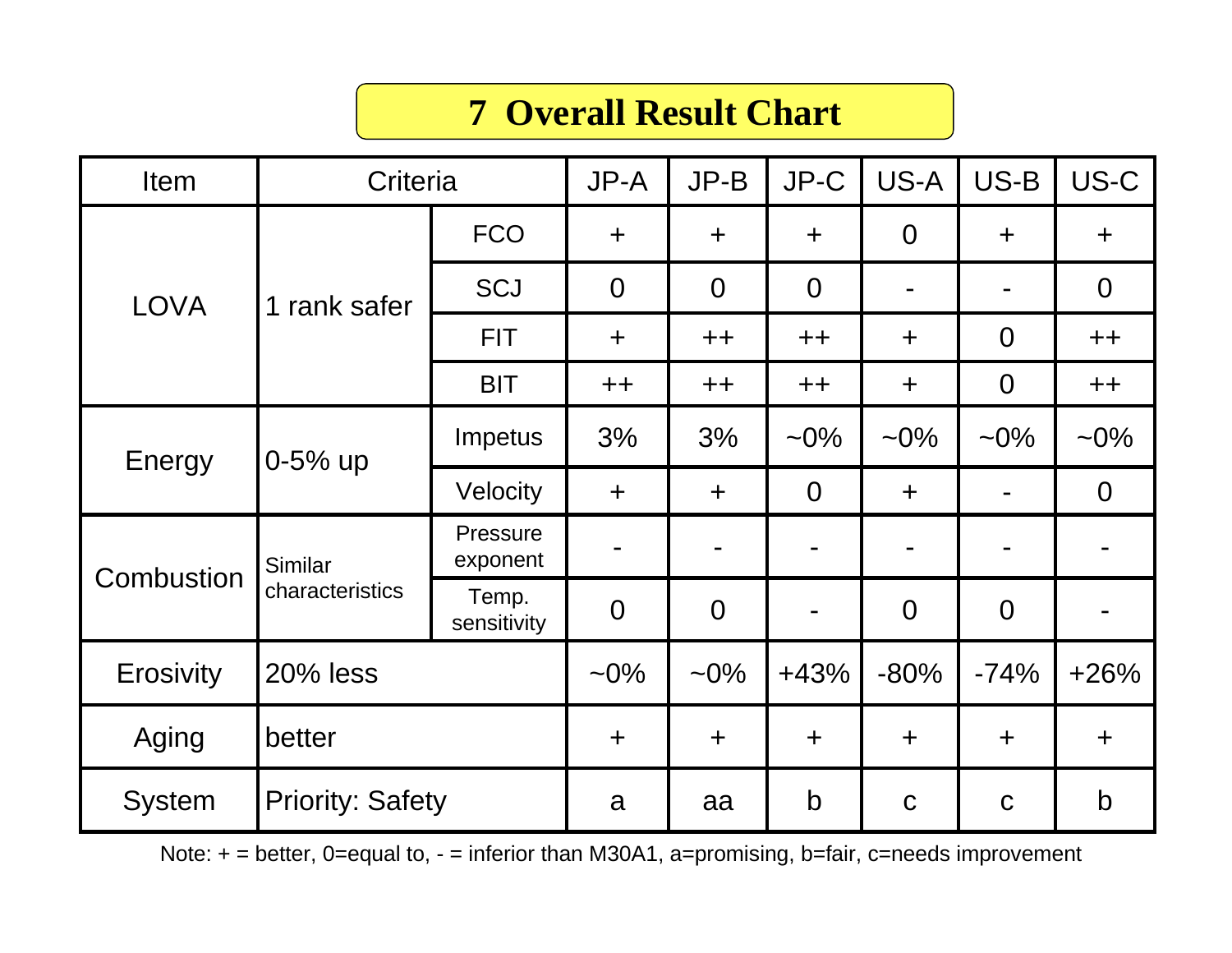#### **8 Conclusion**

Two of six CAN based formulations demonstratedmeasurable improvement in terms of the most of the performance goals.

Overall, CAN material is a good binder except for the low burning rate at low pressure.

The research project has produced propellant formulations, that once optimized, could potentially present viable candidates for transition to current and future weapon systems.